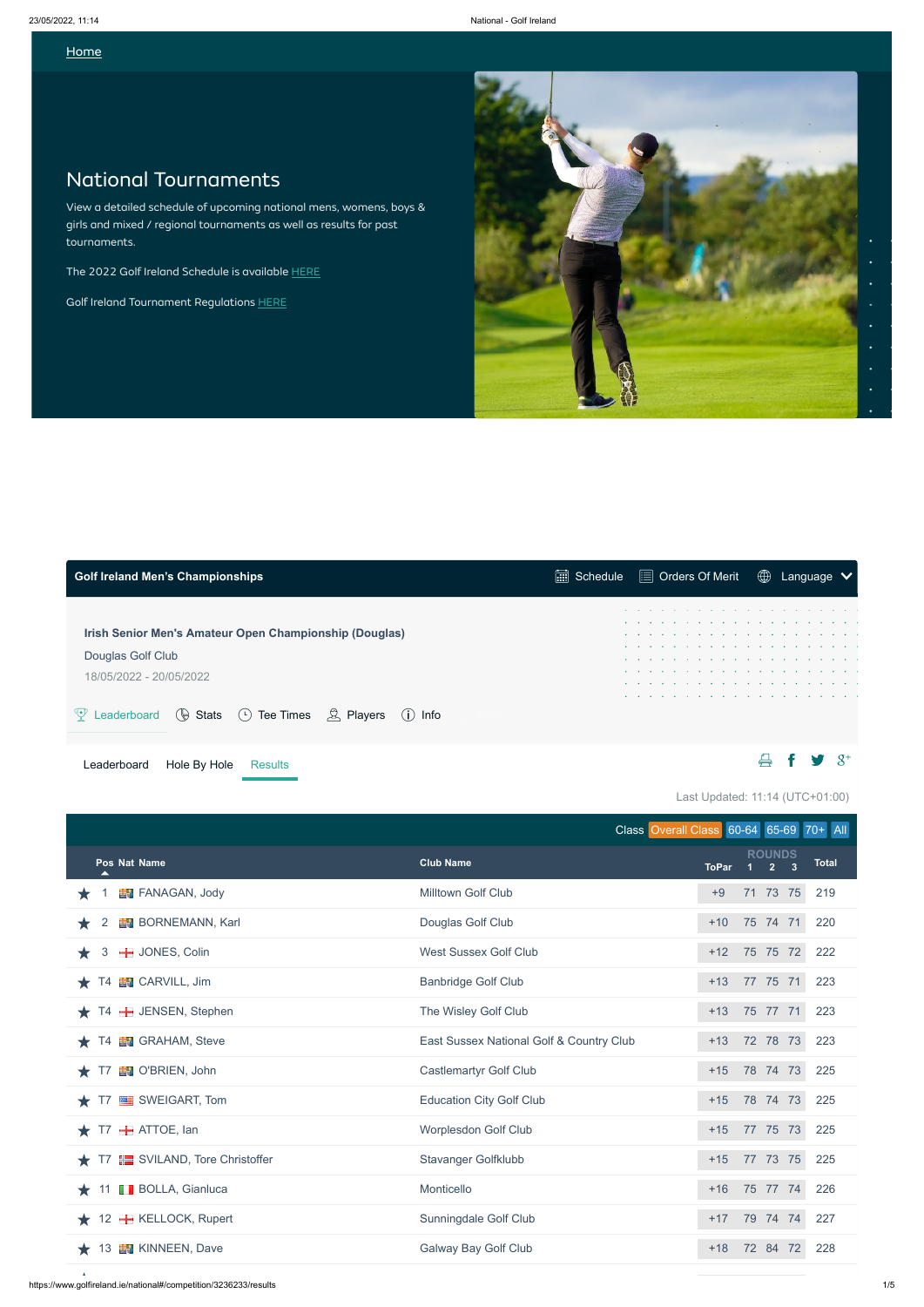| 23/05/2022. 11:14 |  |
|-------------------|--|
|                   |  |

#### National - Golf Ireland

| $\star$ T <sub>14</sub> $\mathbb{R}$ JONES, Gwyn        | <b>Radyr Golf Club</b>           | 84 72 74<br>$+20$<br>230 |
|---------------------------------------------------------|----------------------------------|--------------------------|
| $\bigstar$ T14 $\bigstar$ AMBRIDGE, John                | Moor Park Golf Club              | 82 73 75<br>$+20$<br>230 |
| $\star$ T14 $\div$ WHITE, Mike                          | <b>West Wilts Golf Club</b>      | 79 75 76<br>$+20$<br>230 |
| T14 EV GUILFOYLE, Richard                               | <b>Kilkenny Golf Club</b>        | 78 76 76<br>$+20$<br>230 |
| T14 <b>EV</b> LOWANS, Darryn                            | Dun Laoghaire Golf Club          | 76 77 77<br>230<br>$+20$ |
| T19 EV LILLEY, Alan                                     | <b>Ballyclare Golf Club</b>      | 80 74 77<br>$+21$<br>231 |
| T19 TV LYONS, Pat                                       | <b>Cork Golf Club</b>            | 78 78 75<br>231<br>$+21$ |
| T19 <b>EV</b> KNIGHTLY, Kevin                           | <b>Royal Dublin Golf Club</b>    | 75 78 78<br>$+21$<br>231 |
| T19 MURPHY, Colm                                        | <b>Clandeboye Golf Club</b>      | 73 84 74<br>231<br>$+21$ |
| $\star$ T23 $\textcolor{red}{\textbf{+}}$ BROWN, Stuart | <b>Castle Eden Golf Club</b>     | 79 78 75<br>$+22$<br>232 |
| T23 BRABAZON, David                                     | Balbriggan                       | 76 81 75<br>232<br>$+22$ |
| $\star$ T23 $\pm$ CLARK, Robin                          | <b>Walton Heath Golf Club</b>    | 75 80 77<br>$+22$<br>232 |
| T26 EV WINDEBANK, Mark                                  | <b>Portstewart Golf Club</b>     | 80 75 78<br>233<br>$+23$ |
| $\star$ T26 $\div$ STONES, Mark                         | Boyce Hill Golf & Country Club   | $+23$<br>79 79 75<br>233 |
| ★ T26 H MORROW, Adrian                                  | <b>Portmarnock Golf Club</b>     | 78 81 74<br>233<br>$+23$ |
| $\bigstar$ T26 $\bigstar$ EAST, Stephen                 | <b>Ganton Golf Club</b>          | 78 80 75<br>$+23$<br>233 |
| T26 3UTTON, Philip                                      | <b>Dunstable Downs Golf Club</b> | 74 80 79<br>$+23$<br>233 |
| ★ T31 T O'SULLIVAN, John                                | <b>Fota Island Golf Club</b>     | 83 75 76<br>$+24$<br>234 |
| ★ T31 图 MITCHELL, John                                  | <b>Tramore Golf Club</b>         | 81 78 75<br>$+24$<br>234 |
| T31 HOBSON, Barry                                       | Malone Golf Club                 | 78 80 76<br>$+24$<br>234 |
| <b>★ T31 国 BRANNOCK, Anthony</b>                        | <b>Newlands Golf Club</b>        | 78 77 79<br>$+24$<br>234 |
| $\star$ T31 <b>EV</b> DAVEY, Matthew                    | <b>Mourne Golf Club</b>          | 77 75 82<br>234<br>$+24$ |
| T36 H ALLEY, Sean                                       | <b>Fota Island Golf Club</b>     | 80 79 76<br>$+25$<br>235 |
| ★ T36 H HAUGH, Eamon                                    | <b>Castletroy Golf Club</b>      | 79 76 80<br>$+25$<br>235 |
| $\star$ T36 $\blacksquare$ MORAN, Alan                  | <b>Tuam Golf Club</b>            | 78 78 79<br>235<br>$+25$ |
| T36 H ATKINSON, Andrew                                  | <b>Windermere Golf Club</b>      | 78 76 81<br>$+25$<br>235 |
| T36 <b>EN</b> MCMURRAY, Mark                            | <b>Royal Portrush Golf Club</b>  | 76 78 81<br>235<br>$+25$ |
| 41 <b>- ELMES, Richard</b>                              | <b>Stoneham Golf Club</b>        | 80 76 80<br>236<br>$+26$ |
| 42 <b>EV</b> SMYTH, Hugh B                              | Mourne Golf Club                 | 82 80 75<br>$+27$<br>237 |
| ★ T43 MY O'NEILL, Declan                                | The Links Portmarnock            | 82 77 79<br>$+28$<br>238 |
| ★ T43 ■ MADIGAN, Patrick                                | <b>Waterford Castle</b>          | 77 81 80<br>238<br>$+28$ |
| T45 <b>N</b> ROSS, Kenneth                              | <b>Lisburn Golf Club</b>         | 84 76 79<br>$+29$<br>239 |
| $\star$ T45 $\div$ WATCHAM, Lewis                       | Harpenden Common Golf Club       | $+29$<br>81 81 77<br>239 |
| ★ T45 ■ BEVINS, Pat                                     | Mount Wolseley Golf Club         | $+29$<br>81 78 80<br>239 |
| 48 E DONLON, Billy                                      | <b>Birr Golf Club</b>            | 84 79 77<br>240<br>$+30$ |
| ★ T49 H MORRIS, Dermot                                  | <b>Limerick Golf Club</b>        | 80 82 79<br>$+31$<br>241 |
| $\star$ T49 $\cdot$ EVANS, Nigel                        | <b>St Mellons Golf Club</b>      | 80 80 81<br>241<br>$+31$ |
| <b>EN</b> DOYLE, Anthony<br>51                          | <b>Castlerock Golf Club</b>      | 82 78 83<br>$+33$<br>243 |
| 52 EU LAVERY, Bernard                                   | <b>Belvoir Park Golf Club</b>    | 82 80 82<br>244<br>$+34$ |
| $\star$ T53 EV LIVESEY, Niall                           | <b>Monkstown Golf Club</b>       | 86 76 83<br>$+35$<br>245 |
| $\star$ T53 $\textcolor{red}{\textbf{+}}$ EVANS, Phill  | Royal Jersey Golf Club           | 80 81 84<br>245<br>$+35$ |
| ★ T53 ■ WHITNEY, Cyrus                                  | <b>Gallery Golf Club</b>         | 77 83 85<br>245<br>$+35$ |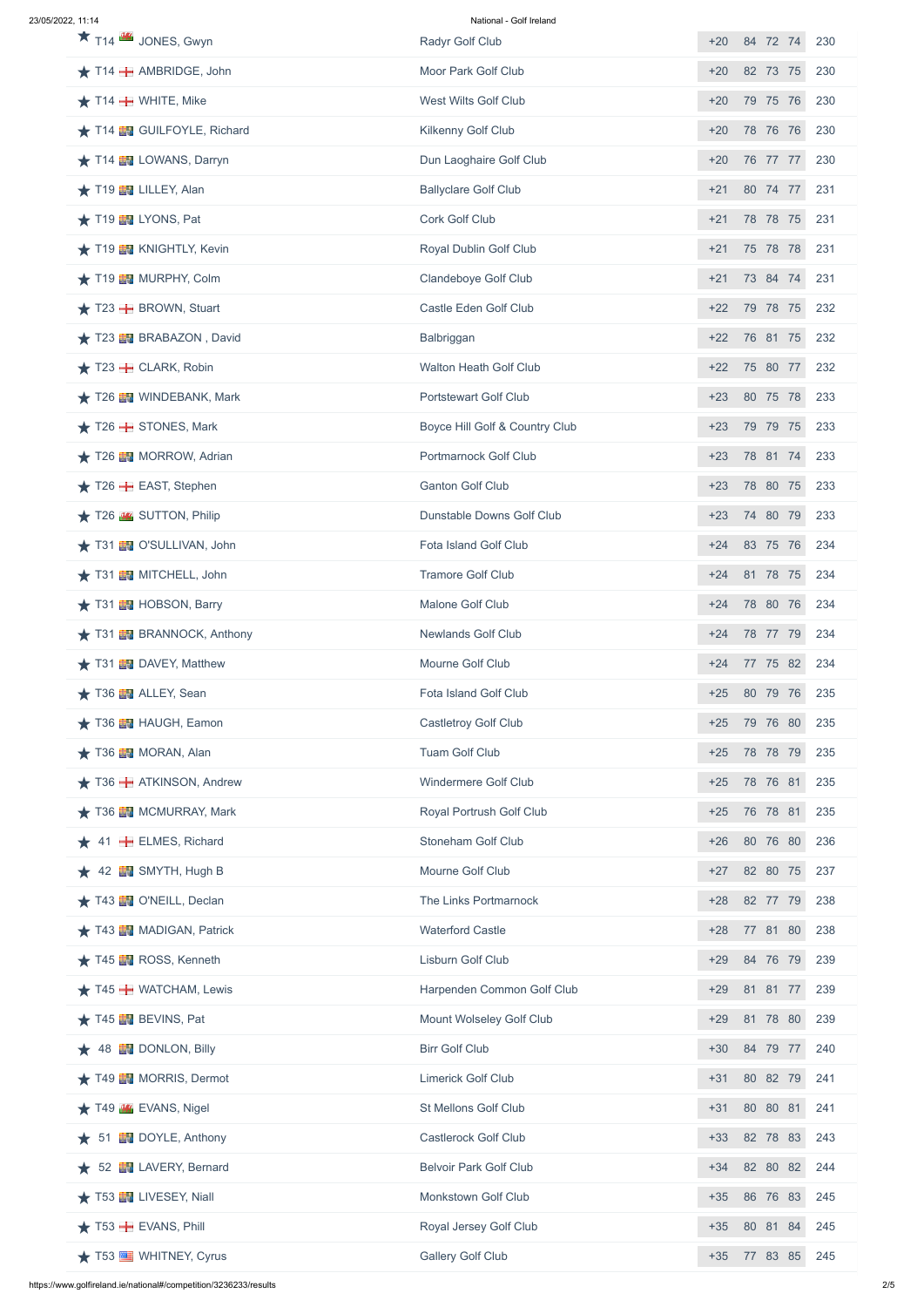23/05/2022, 11:14 National - Golf Ireland

| 56 <b>K</b> GWYTHER, Mike                   | <b>Morlais Castle</b>             | $+36$ |       | 79 81 86 | 246 |
|---------------------------------------------|-----------------------------------|-------|-------|----------|-----|
| RTD <b>K</b> GRIMMITT, Nick                 | <b>Glamorganshire Golf Club</b>   | $+17$ | 80 77 |          | 157 |
| $\bigstar$ MC $\bigstar$ MCCORMICK, Michael | West Middlesex Golf Club          | $+23$ |       | 85 78    | 163 |
| $\star$ MC $\blacksquare$ EGAN, Alan        | <b>Carton House Golf Club</b>     | $+23$ | 82 81 |          | 163 |
| ★ MC EV MURPHY, Patrick J.                  | <b>Cork Golf Club</b>             | $+23$ | 82 81 |          | 163 |
| $\bigstar$ MC $\blacksquare$ EGAN, Des      | <b>Moyvalley Golf Club</b>        | $+24$ |       | 85 79    | 164 |
| ★ MC <b>EN</b> SMITH, David F               | <b>Millicent Golf Club</b>        | $+24$ |       | 84 80    | 164 |
| ★ MC <b>MS</b> JONES, Richard               | <b>Royal Porthcawl</b>            | $+24$ | 83 81 |          | 164 |
| ★ MC <b>EV</b> MITCHEL, Patrick             | <b>Holywood Golf Club</b>         | $+24$ | 83 81 |          | 164 |
| $\bigstar$ MC $\blacksquare$ HOGAN, Martin  | Co. Longford Golf Club            | $+24$ |       | 81 83    | 164 |
| $\bigstar$ MC $\blacksquare$ TYRRELL, Tom   | The Heath Golf Club               | $+25$ | 85 80 |          | 165 |
| $\bigstar$ MC $\bigstar$ NANCARROW, Paul    | Old Fold Manor Golf Club          | $+25$ |       | 83 82    | 165 |
| ★ MC <b>EV</b> HIGGINS, Alan                | <b>Royal Dublin Golf Club</b>     | $+25$ |       | 83 82    | 165 |
| $\bigstar$ MC $\equiv$ TAYLOR, Walker       | Eagle Point GC                    | $+25$ |       | 83 82    | 165 |
| ★ MC BK WILLIAMS, Andrew                    | Newport (Gwent) Golf Club         | $+25$ | 78 87 |          | 165 |
| MC NG, Andrew                               | The Singapore Island Country Club | $+26$ | 86 80 |          | 166 |
| ★ MC ■ CARROLL, John                        | <b>Bandon Golf Club</b>           | $+26$ |       | 84 82    | 166 |
| ★ MC ■ SAMUELSSON, Mons                     | Lucan Golf Club                   | $+26$ |       | 84 82    | 166 |
| ★ MC EV CHAMBERS, Michael                   | <b>Royal Dublin Golf Club</b>     | $+26$ |       | 83 83    | 166 |
| $\bigstar$ MC $\mathbb{E}$ KILLEEN, John    | <b>Claremorris Golf Club</b>      | $+26$ |       | 82 84    | 166 |
| $\bigstar$ MC $\mathbb{E}$ SMYTH, lan       | <b>Clandeboye Golf Club</b>       | $+27$ | 79 88 |          | 167 |
| ★ MC <b>EV</b> ADAIR, Gordon                | Douglas Golf Club                 | $+28$ | 85 83 |          | 168 |
| ★ MC <b>EN</b> D'ARCY, Michael Sn.          | <b>Oughterard Golf Club</b>       | $+29$ | 88 81 |          | 169 |
| $\bigstar$ MC $\blacksquare$ CREAN, Jerry   | <b>Kinsale Golf Club</b>          | $+29$ |       | 85 84    | 169 |
| ★ MC <b>EV</b> HIGGINS, Paddy               | <b>Grange Golf Club</b>           | $+31$ |       | 93 78    | 171 |
| ★ MC BV O'NEILL, Michael                    | <b>Clonmel Golf Club</b>          | $+31$ |       | 89 82    | 171 |
| ★ MC <b>EN</b> COLLINS, Denis A.            | Douglas Golf Club                 | $+31$ |       | 88 83    | 171 |
| ★ MC BV O'LEARY, Hugh                       | <b>Muskerry Golf Club</b>         | $+31$ |       | 85 86    | 171 |
| $\star$ MC $\mathbb{E}$ TOBIN, Joe          | <b>Waterford GC</b>               | $+31$ |       | 84 87    | 171 |
| $\bigstar$ MC $\mathbb{E}$ WHITAKER, Brian  | Elm Park                          | $+31$ |       | 83 88    | 171 |
| ★ MC <b>EV</b> MCDONNELL, Brendan           | The K Club                        | $+32$ | 91 81 |          | 172 |
| ★ MC ■ O'LOUGHLIN, Declan                   | <b>Cregmore Park Golf Club</b>    | $+32$ | 87 85 |          | 172 |
| ★ MC <b>EV</b> MORRIS, Peter                | Douglas Golf Club                 | $+33$ | 90 83 |          | 173 |
| ★ MC LEPOIVRE, François                     | Raray                             | $+33$ |       | 86 87    | 173 |
| ★ MC <b>EV</b> SHEEDY, David                | <b>Lahinch Golf Club</b>          | $+34$ |       | 90 84    | 174 |
| ★ MC BU GAYNOR, Michael                     | Co. Meath Golf Club               | $+34$ |       | 85 89    | 174 |
| ★ MC EU LINEHAN, Diarmuid                   | <b>Muskerry Golf Club</b>         | $+35$ |       | 91 84    | 175 |
| ★ MC 图 CHISHOLM, John                       | <b>Muskerry Golf Club</b>         | $+35$ |       | 91 84    | 175 |
| $\star$ MC $\mathbb{H}$ CROWLEY, Jerry      | The Island Golf Club              | $+35$ | 88 87 |          | 175 |
| $\bigstar$ MC $\mathbb{E}$ PHELAN, P.J.     | <b>Cahir Park Golf Club</b>       | $+36$ | 89 87 |          | 176 |
| $\bigstar$ MC $\mathbb{E}$ LEONARD, Frank   | Knightsbrook Golf Club            | $+38$ |       | 95 83    | 178 |
| ★ MC <b>EV</b> HIGGINS, Paul                | Luttrellstown Castle G&CC         | $+38$ |       | 86 92    | 178 |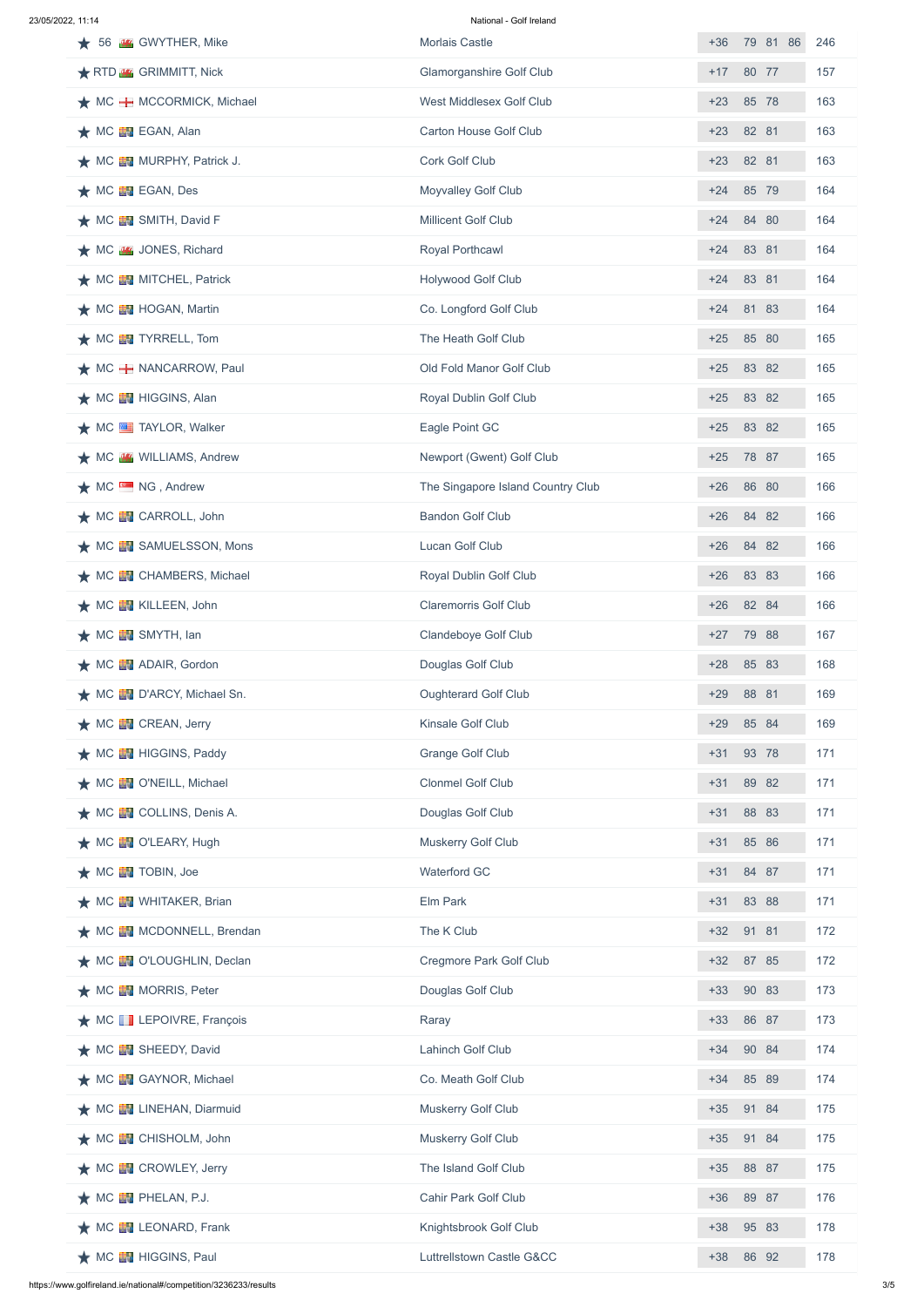| 23/05/2022. 11:14 |  |
|-------------------|--|
|                   |  |

National - Golf Ireland

https://www.golfireland.ie/national#/competition/3236233/results 4/5

| $\bigstar$ MC $\bigstar$ GRAHAM, Phillip    | Minchinhampton Golf Club      | $+39$    | 94 85     | 179                     |
|---------------------------------------------|-------------------------------|----------|-----------|-------------------------|
| $\bigstar$ MC $\blacksquare$ BRODERICK, Val | Dooks Golf Club               |          | +41 87 94 | 181                     |
| $\bigstar$ MC $\mathbb{E}$ GARVEY, John     | Co. Louth Golf Club           | $+46$    | 92 94     | 186                     |
| ★ MC <b>EV</b> MURPHY, Dan                  | <b>Youghal Golf Club</b>      | $+47$    | 88 99     | 187                     |
| $\star$ WD $\blacksquare$ CLEARY, Tom       | <b>Cork Golf Club</b>         | $+20$    | 81 79     | 160                     |
| ★ NR EN FITZGERALD, Rory                    | <b>Tramore Golf Club</b>      |          | +31 89 82 | 171                     |
| ★ NR MY RIGBY, Brian                        | Glamorganshire Golf Club      | $+24$    | 83        | 83                      |
| $\bigstar$ NR $\blacksquare$ PURDY, Philip  | <b>Shandon Park Golf Club</b> | $+10$    | 74        | 74                      |
| ★ NR <b>EN</b> COSTELLO, Dermot             | <b>Cork Golf Club</b>         | $+10$    | 80        | 80                      |
| $\bigstar$ NR $\blacksquare$ TIMLIN, Rory   | <b>Galway Golf Club</b>       | $+12$ 82 |           | 82                      |
|                                             |                               |          | 60        | > POWERED BY<br>GOILDOX |

[Back To](#page-0-0) Top 1

| <b>Quick Links</b>            |  |
|-------------------------------|--|
| My Golf Login                 |  |
| <b>Find a Course</b>          |  |
| <b>News</b>                   |  |
| Contact                       |  |
|                               |  |
| <b>Tournaments</b>            |  |
| <b>Inter-Club Tournaments</b> |  |
| <b>National Tournaments</b>   |  |
| <b>Regional Tournaments</b>   |  |
| Other Tournaments             |  |
|                               |  |

About Golf [Ireland](https://www.golfireland.ie/about-golf-ireland)

**[Governance](https://www.golfireland.ie/governance)** 

[Strategic](https://www.golfireland.ie/strategic-plan) Plan

[Policies](https://www.golfireland.ie/policies)

**[Safeguarding](https://www.golfireland.ie/safeguarding)** 

[Related](https://www.golfireland.ie/related-bodies) Bodies

[Committees](https://www.golfireland.ie/committees-and-volunteers) & Volunteers

[Club](https://www.golfireland.ie/club-hub) Hub

**[Programmes](https://www.golfireland.ie/programmes)**